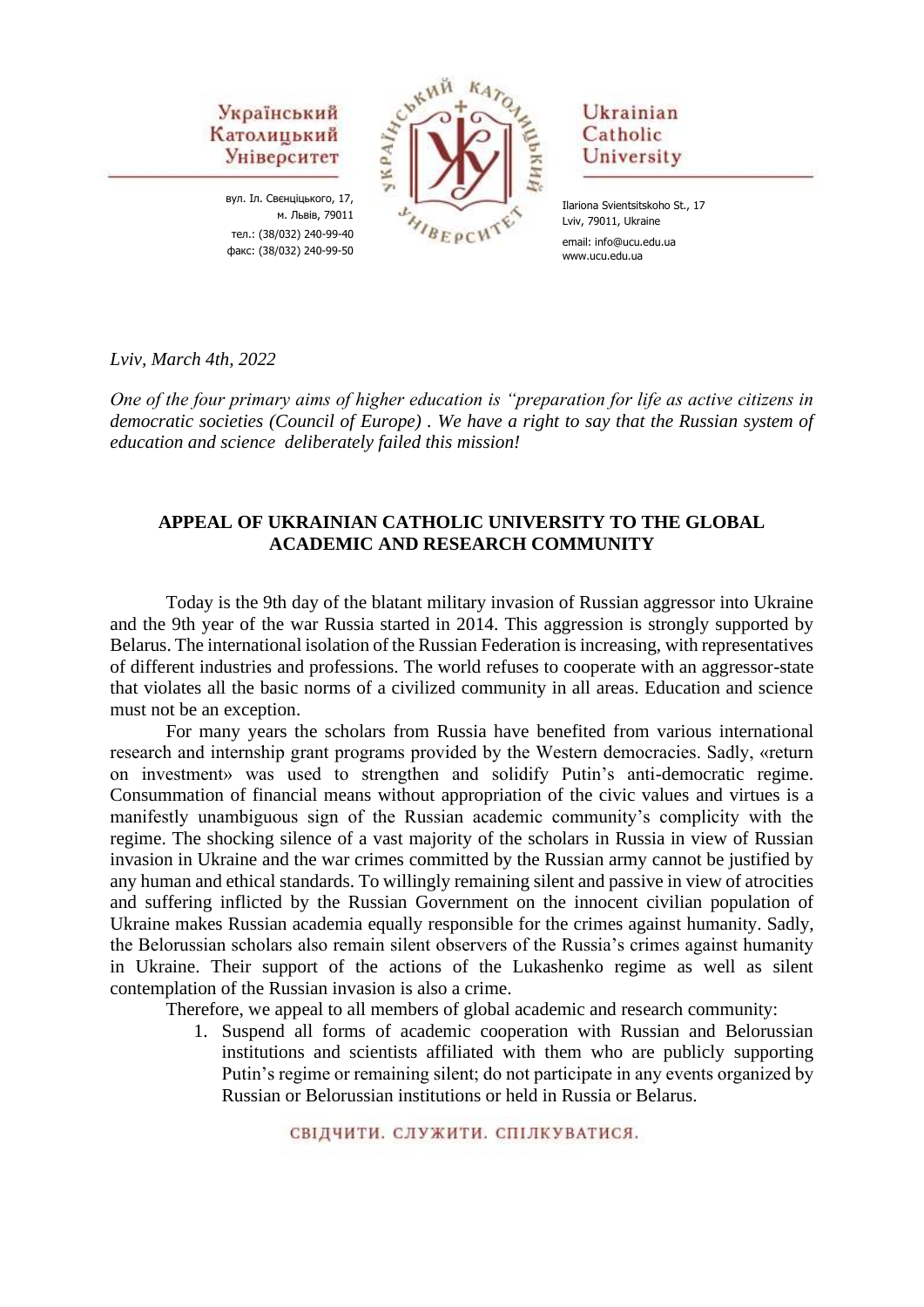вул. Іл. Свєнціцького, 17, м. Львів, 79011 тел.: (38/032) 240-99-40 факс: (38/032) 240-99-50



## Ukrainian Catholic University

Ilariona Svientsitskoho St., 17 Lviv, 79011, Ukraine email: info@ucu.edu.ua www.ucu.edu.ua

- 2. Prevent the participation of Russian and Belorussian research institutions and affiliated with them scientists in international grant programs, conferences and projects etc.
- 3. Discontinue scholarship programs dedicated to Russian and Belorussian applicants and allocate them to the nationals of countries affected by Russian aggressive imperialist policies – Ukraine, Georgia, Moldova.
- 4. Suspend Russian and Belorussian researchers, students and institutions from the participation in current programs of international academic mobility.
- 5. Do not nominate Russian and Belorussian scientists affiliated with Russian/Belorussian institutions to the editorial boards of scientific journals/book series.
- 6. Discontinue your membership in the editorial boards of Russian and Belorussian scientific journals, do not publish articles therein.

The proposed restrictions do not apply to individuals and institutions that have publicly condemned Russia's armed aggression against Ukraine.

The war has many different fronts and is being fought in both military and economic, cultural and ideological aspects. Russia's many years of propaganda have been the basis for this military phase of a full-scale invasion. This ideological war and propaganda started long ago and, unfortunately, is likely to be long-lasting unless we take radical measures. In various forms, it can last for years. The field of higher education will also be a kind of battlefield - a war of humanity against meanness. The Council of Europe has defined one of the four primary goals of higher education as "preparation for life as active citizens in democratic societies''. It became clear that the system of Russian education and science has chosen a completely different top priority. This is a mass and subconscious propaganda of the idea of Russian imperialism and totalitarianism. The main platform for broadcasting such aggressive Russian narrative was mainly the worldwide network of Russian scientific institutes and centers of Russian studies. Dr. Kateryna Smagliy in the Analytical Report "Hybrid Analytica: Pro-Kremlin propaganda in Moscow, Europe and the U.S." (2018) analyses co-optation of Russian and Western experts into the pool of proxy communicators for the Putin regime <https://www.underminers.info/publications/hybridanalytica> Author emphasizes that the "Western governments and academic institutions should officially acknowledge the threat posed by Russia's subversive information warfare, step up efforts to expose Russia's network of agents within Western academia, and adopt mechanisms to safeguard professional integrity and due diligence processes". *We are deeply concerned about the above mentioned activity of*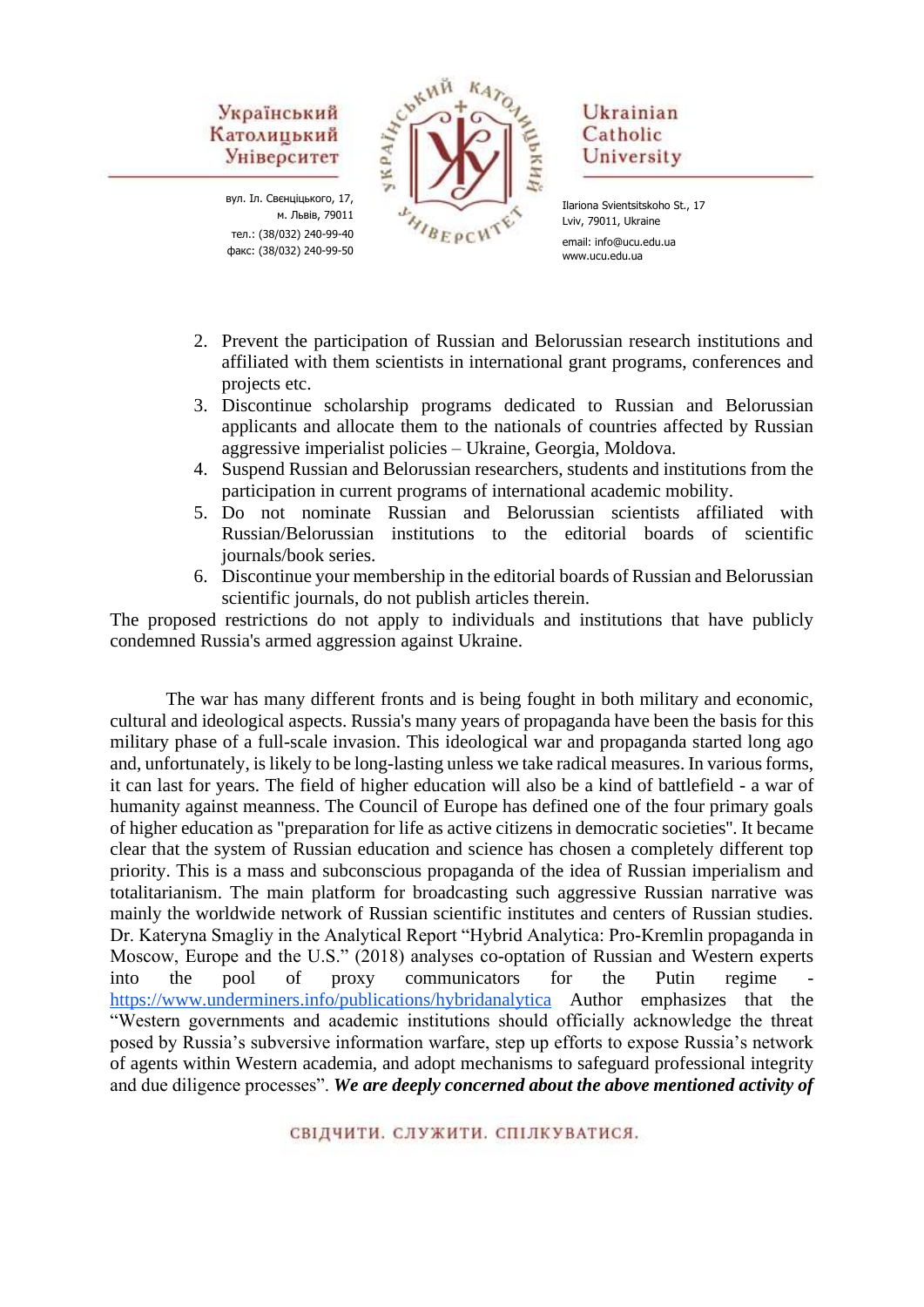вул. Іл. Свєнціцького, 17, м. Львів, 79011 тел.: (38/032) 240-99-40 факс: (38/032) 240-99-50



## Ukrainian Catholic University

### *Russian Centers in Western institutions and their possible connections with the Russian government. Thus, we highly recommend to follow those recommendations and examine if there are any signs of Russian state-sponsored networks in your academic communities.*

Today is not the time for half-measured actions. The world ignored the Russian invasion of Georgia in 2008; the world did not react adequately in 2014 when Russia occupied Crimea and parts of Donetsk and Luhansk districts. The world cannot repeat the same mistake over and over again. Impunity encourages new violations. In the famous words, "the only thing necessary for the triumph of evil is for good men to do nothing." We believe that the academic community should lead by example and show an adequate reaction to Russia's barbaric actions. We have to unite as a world to stand against aggression. Academia should be based on the values of honesty, justice, and respect for rights and freedoms of others. We are convinced that intellectuals and scholars have a special responsibility for peace, freedom and the prevention of dictatorship!

Ensure Putin's Russia full isolation from the civilized democratic world.

Yours sincerely, Rectorate and Operating Group

\_\_\_\_\_\_\_\_\_\_\_\_\_\_\_\_\_\_\_\_\_\_\_\_\_\_\_\_

If you want and can join humanitarian activities, you may send any aid you deem appropriate. Please check our FB page for the list of current needs <https://www.facebook.com/UkrainianCatholicUniversity>

UCU's operation is now fully devoted to defending our country and supporting people affected by the war. We would be grateful for your donations to ensure the fulfillment of our mission during this time, as well as the functioning and safety of the university community [https://supporting.ucu.edu.ua/donate/.](https://supporting.ucu.edu.ua/donate/)

You may also transfer your donations to Ukrainian Catholic University Foundation [https://ucufoundation.org/donate/.](https://ucufoundation.org/donate/)

Ilariona Svientsitskoho St., 17 Lviv, 79011, Ukraine email: info@ucu.edu.ua www.ucu.edu.ua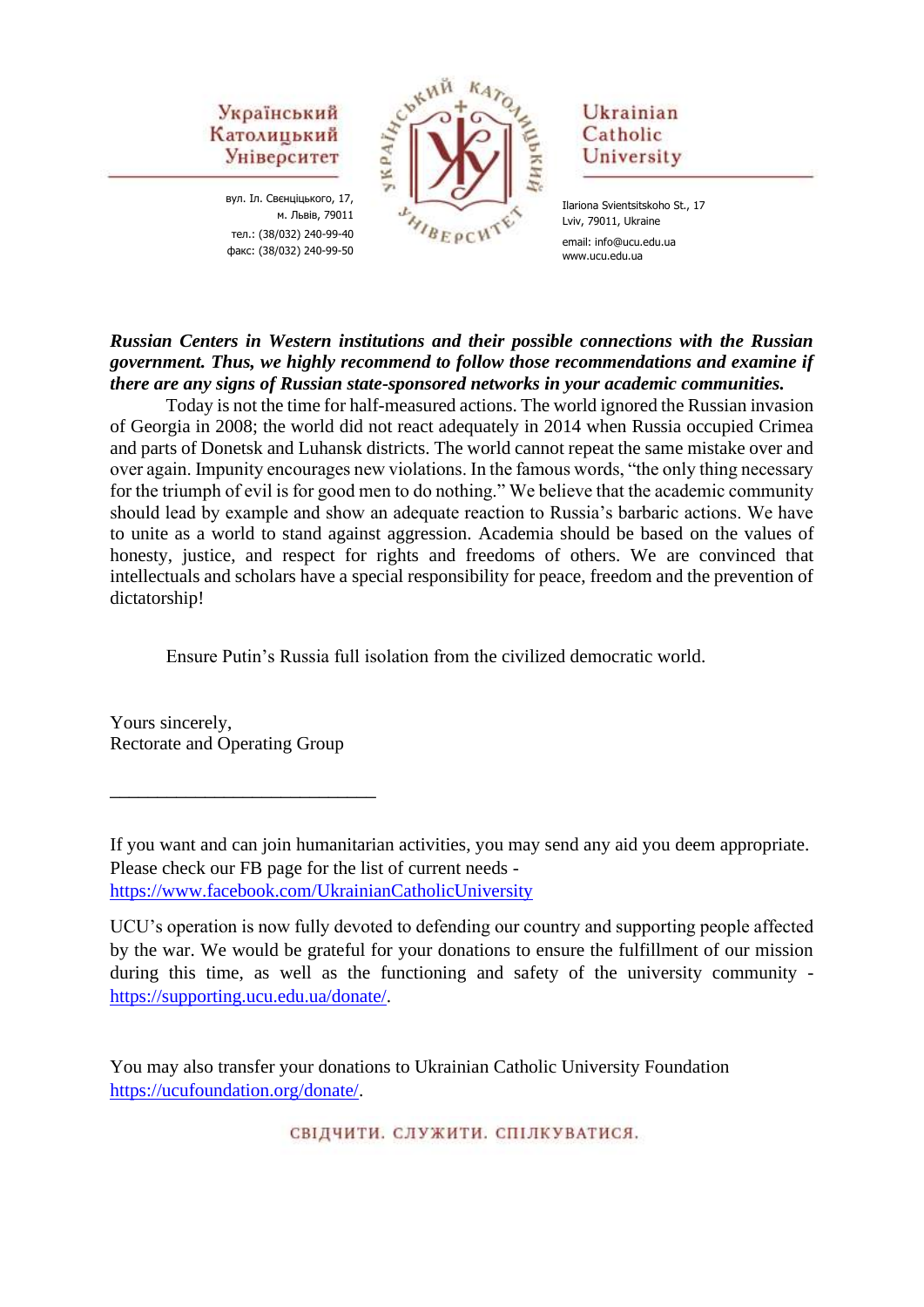вул. Іл. Свєнціцького, 17, м. Львів, 79011 тел.: (38/032) 240-99-40 факс: (38/032) 240-99-50



# Ukrainian Catholic University

Ilariona Svientsitskoho St., 17 Lviv, 79011, Ukraine email: info@ucu.edu.ua www.ucu.edu.ua

If you want to to support UCU students' volunteering projects, you can use the following account for money transfers:

Recipient: UCU CHARITABLE FOUNDATION

Registration code: 44047231

Payee's Account #:

CAD - UA933253650000000260070024532

Intermediary: CANADIAN IMPERIAL BANK OF COMMERCE, Toronto, Canada

SWIFT: CIBCCATT

EUR - UA773253650000000260070024529

Intermediary: KBC BANK NV, Brussels, Belgium

SWIFT: KREDBEBB

GBP - UA313253650000000260000024531

Intermediary: KBC Bank N.V., Brussels, Belgium

SWIFT-CODE: KREDBEBB

PLN - UA133253650000000260030024530

Intermediary: POWSZECHNA KASA OSZCZEDNOSCI BANK POLSKI SA, WARSZAWA, POLAND

SWIFT: BPKOPLPW

USD - UA153253650000000260000024528

Intermediary: BANK OF NEW YORK MELLON, New York , USA